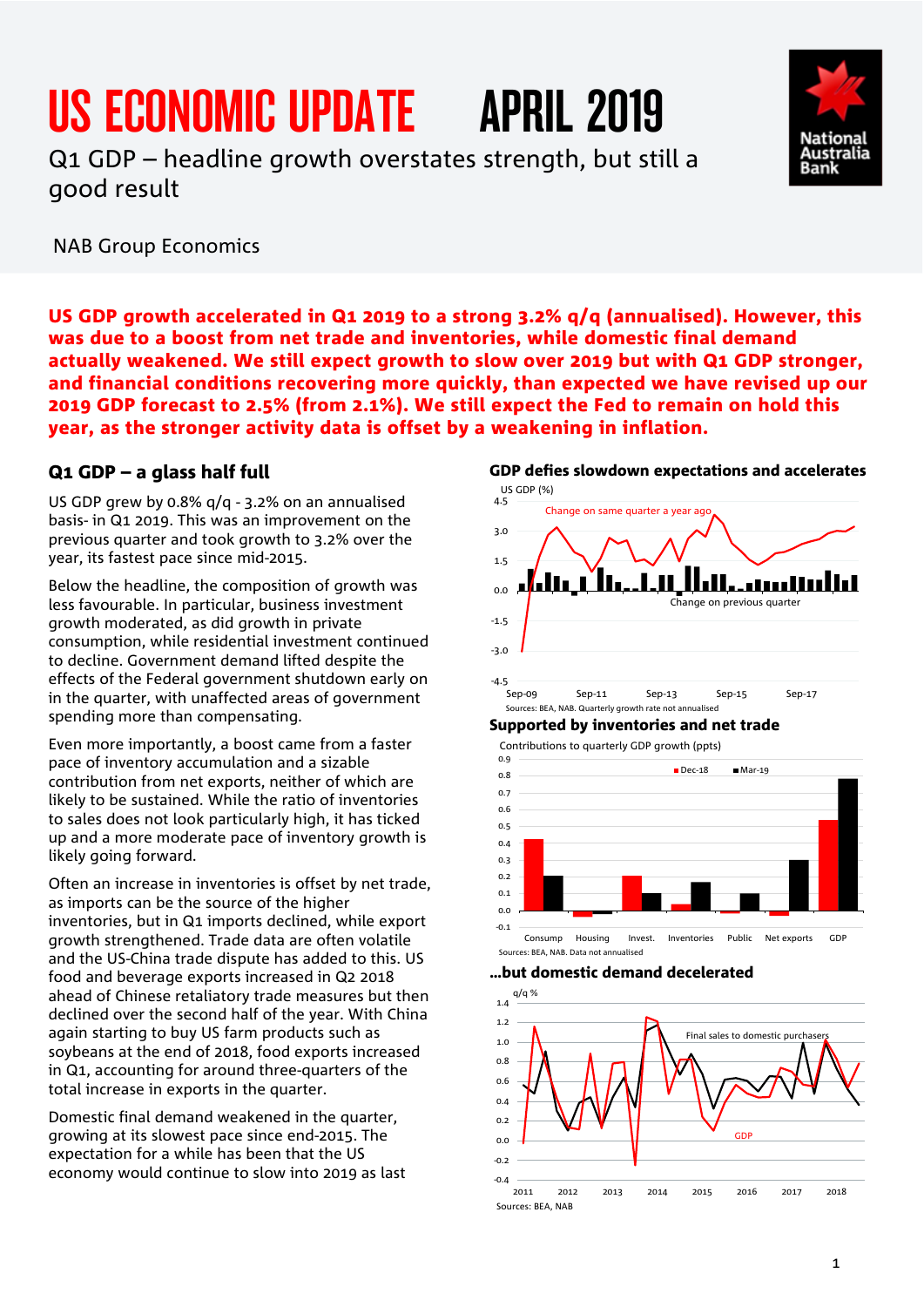year's fiscal stimulus fades and the impact of monetary tightening flows through. The sharp falls in equity markets last year and a slowdown in global growth only reinforced this view.

While the weaker domestic demand seen in the quarter suggests that these factors did indeed weigh on growth, the Q1 result is still re-assuring for several reasons.

Firstly, there has been a tendency in recent years for the Q1 report to be weak, perhaps reflecting seasonal adjustment issues.

Secondly, the drag from the US Federal government non-defence spending due to the government shutdown (which declined for the second quarter in a row by 1.5% q/q), should rebound in Q2 partially offsetting any inventory/trade correction. Note that the overall increase in public demand in Q1 reflected still growing defence spending and a rebound in state/local government activity.

Thirdly, the slowing in private consumption growth occurred on the back of a 1.6% m/m fall in retail sales in December. While some slowing was to be expected as the boost to incomes from last year's tax cuts became increasingly distant, the extent of the December plunge in retail sales was likely overstated. After some recovery over January/February, retail sales surged by (also likely overstated) 1.6%m/m in March, setting up a rebound in Q2 consumption.

As a result we have lifted our forecast for GDP growth in 2019 from 2.1% to 2.5%. While this is in large part due to the higher than expected Q1 result, our expectations for the rest of the year are modestly higher as well.

Equity markets have fully recovered the ground lost in late 2018, and broader measures of financial conditions have also largely recovered, helped along by a more dovish Fed outlook. Importantly, the improvement in conditions is starting to be reflected in partial indicators – housing market indicators (supported by an easing in mortgage rates) are showing improvement and capital goods orders have strengthened in recent months.

Nevertheless, we still expect growth to slow from here – not only will some of the factors that supported Q1 growth unwind (trade, inventories), but a fading impact from last year's fiscal stimulus, the lagged impact of the tightening in monetary policy that occurred last year as well as capacity constraints (reflected in a very low current unemployment rate) will all constrain growth.

## Implications for monetary policy

Better than expected economic growth suggests that the unemployment rate may decline a little further from its already low level. However, in contrast, the other side of the Fed's mandate – inflation – has come in weaker than expected.

## Inventories up but a major correction looks unlikely

Inventories to final sales (chain dollars)



## Food exports tracking US/China trade tensions



#### Inflation dips further below the Fed's 2% target



The Fed's favoured measure of inflation – the core personal consumption expenditure (PCE) price index eased from 1.9% y/y in 2018 Q4 to 1.7% y/y in Q1. The monthly data are likely to show that by the month of March, annual inflation was even weaker at around 1.6% y/y.

While concerns over the outlook – including spillovers from weaker global growth – were part of the reason for the Fed's dovish shift earlier this year, modest inflation outcomes were another factor. Concerns of some Fed members that current inflation expectations may not be high enough to consistently deliver on the Fed's 2% inflation target are an additional factor. Some Fed members have even suggested that they should aim to make-up for past misses in its inflation target- that is, if inflation has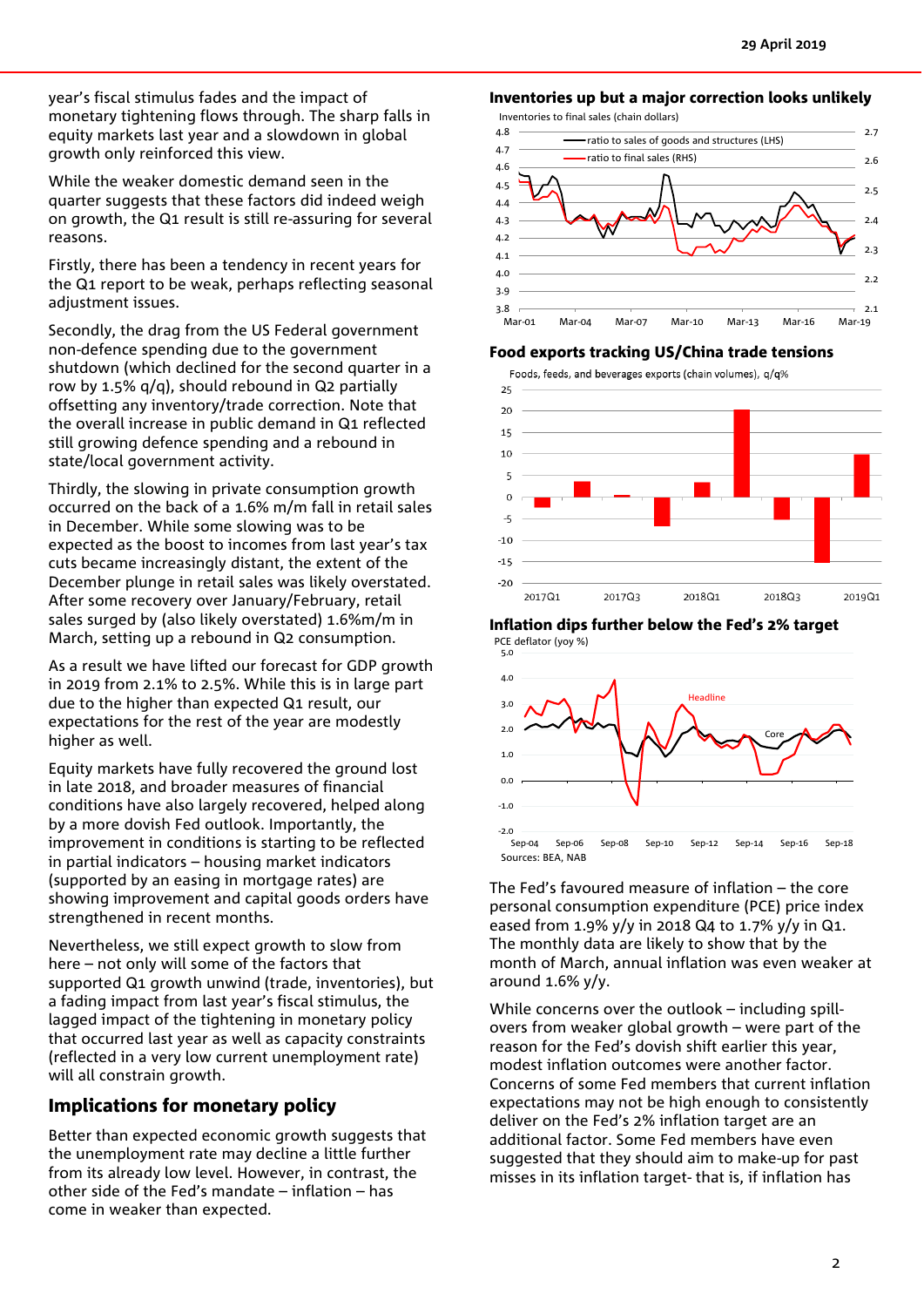been below target for a period, the Fed should aim for a period of above target inflation.

The Fed is indicating that it will be patient before deciding to make any changes to rates (in either direction) and we don't expect this to change at this week's meeting as higher than expected growth balances out the subdued inflation readings - at least for now. Markets are pricing in a rate cut this year, but we expect to see some re-acceleration in inflation over the rest of the year, sufficient to keep the Fed on hold.

# CONTACT THE AUTHOR

Tony Kelly Senior Economist – International [Antony.Kelly@nab.com.au](mailto:Antony.Kelly@nab.com.au)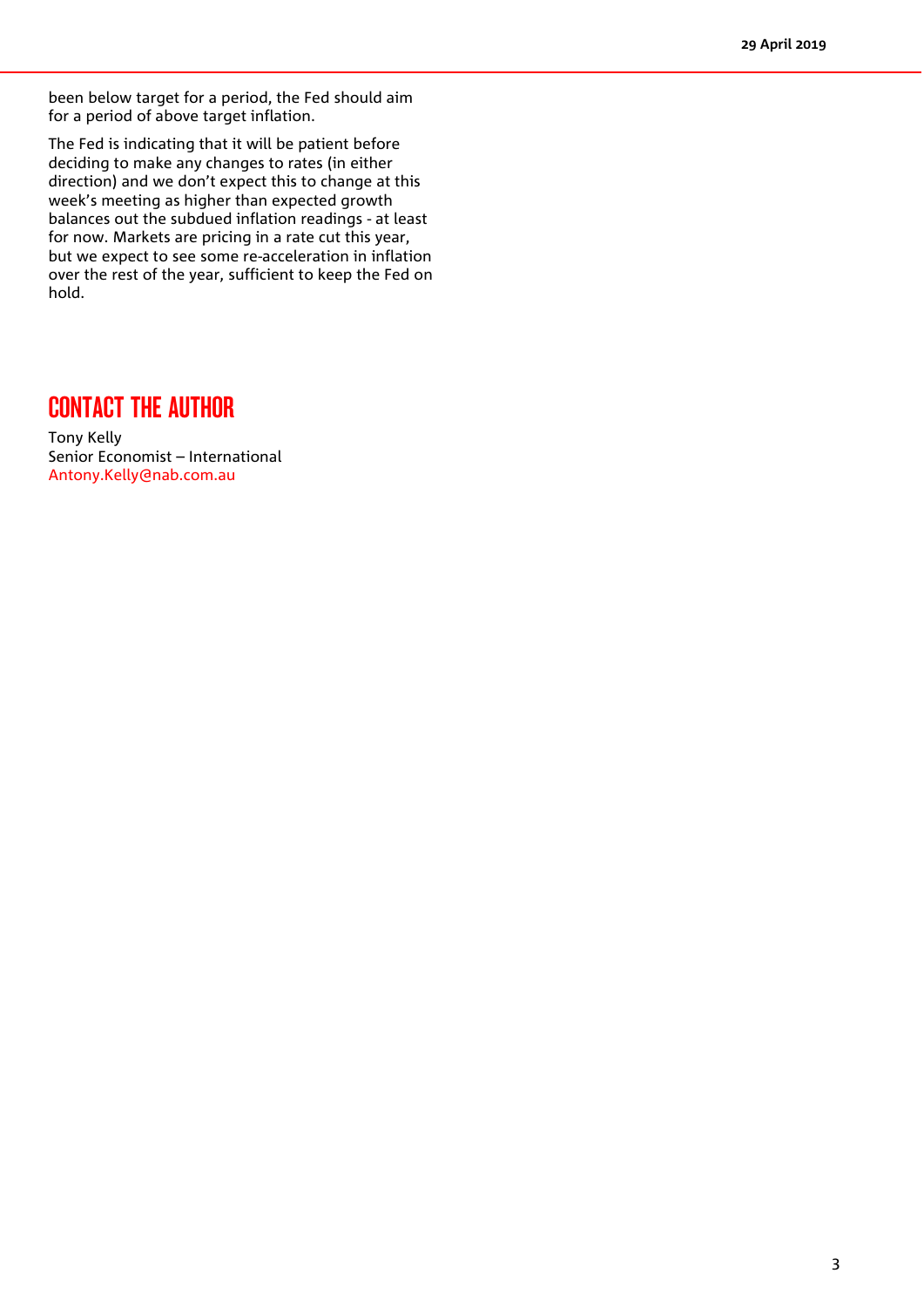# U.S. ECONOMIC & FINANCIAL FORECASTS

|                                         | Year Average Chng % |      |        |      | <b>Quarterly Chng %</b> |        |               |     |        |        |     |     |     |     |     |
|-----------------------------------------|---------------------|------|--------|------|-------------------------|--------|---------------|-----|--------|--------|-----|-----|-----|-----|-----|
|                                         |                     |      |        |      | 2018<br>2019            |        |               |     |        | 2020   |     |     |     |     |     |
|                                         | 2018                | 2019 | 2020   | 2021 | Q2                      | Q3     | Q4            | Q1  | Q2     | Q3     | Q4  | Q1  | Q2  | Q3  | Q4  |
| <b>US GDP and Components</b>            |                     |      |        |      |                         |        |               |     |        |        |     |     |     |     |     |
| Household consumption                   | 2.6                 | 2.4  | 2.0    | 1.8  | 0.9                     | 0.9    | 0.6           | 0.3 | 0.7    | 0.6    | 0.5 | 0.5 | 0.5 | 0.5 | 0.4 |
| Private fixed investment                | 5.2                 | 2.3  | 2.7    | 1.9  | 1.6                     | 0.3    | 0.8           | 0.4 | 0.5    | 0.5    | 0.8 | 0.8 | 0.7 | 0.5 | 0.5 |
| Government spending                     | 1.5                 | 2.0  | 2.0    | 1.8  | 0.6                     | 0.6    | $-0.1$        | 0.6 | 0.8    | 0.6    | 0.5 | 0.5 | 0.5 | 0.5 | 0.5 |
| Inventories*                            | 0.1                 | 0.2  | $-0.2$ | 0.0  | $-0.4$                  | 0.7    | 0.0           | 0.2 | $-0.3$ | $-0.1$ | 0.0 | 0.0 | 0.0 | 0.0 | 0.0 |
| Net exports*                            | $-0.3$              | 0.0  | 0.0    | 0.0  | 0.3                     | $-0.6$ | 0.0           | 0.3 | 0.0    | 0.0    | 0.0 | 0.0 | 0.0 | 0.0 | 0.0 |
| <b>Real GDP</b>                         | 2.9                 | 2.5  | 1.9    | 1.8  | 1.0                     | 0.8    | 0.5           | 0.8 | 0.4    | 0.4    | 0.5 | 0.5 | 0.5 | 0.4 | 0.4 |
| Note: GDP (annualised rate)             |                     |      |        |      | 4.2                     | 3.4    | $2.2^{\circ}$ | 3.2 | 1.6    | 1.8    | 2.0 | 2.1 | 1.9 | 1.8 | 1.8 |
| US Other Key Indicators (end of period) |                     |      |        |      |                         |        |               |     |        |        |     |     |     |     |     |
| PCE deflator-headline                   |                     |      |        |      |                         |        |               |     |        |        |     |     |     |     |     |
| Headline                                | 1.9                 | 1.5  | 2.2    | 2.0  | 0.5                     | 0.4    | 0.4           | 0.1 | 0.4    | 0.4    | 0.5 | 0.5 | 0.6 | 0.5 | 0.5 |
| Core                                    | 1.9                 | 1.7  | 2.1    | 2.0  | 0.5                     | 0.4    | 0.4           | 0.3 | 0.4    | 0.5    | 0.5 | 0.5 | 0.5 | 0.5 | 0.5 |
| Unemployment rate - qtly average (%)    | 3.8                 | 3.7  | 3.6    | 3.6  | 3.9                     | 3.8    | 3.8           | 3.9 | 3.8    | 3.7    | 3.7 | 3.7 | 3.7 | 3.6 | 3.6 |
| US Key Interest Rates (end of period)   |                     |      |        |      |                         |        |               |     |        |        |     |     |     |     |     |
| Fed funds rate (top of target range)    | 2.5                 | 2.5  | 2.5    | 2.5  | 2.0                     | 2.3    | 2.5           | 2.5 | 2.5    | 2.5    | 2.5 | 2.5 | 2.5 | 2.5 | 2.5 |
| 10-year bond rate                       | 2.7                 | 2.7  | 2.9    | 2.9  | 2.9                     | 3.1    | 2.7           | 2.4 | 2.5    | 2.6    | 2.7 | 2.8 | 2.8 | 2.8 | 2.9 |

Source: NAB Group Economics

\*Contribution to real GDP growth